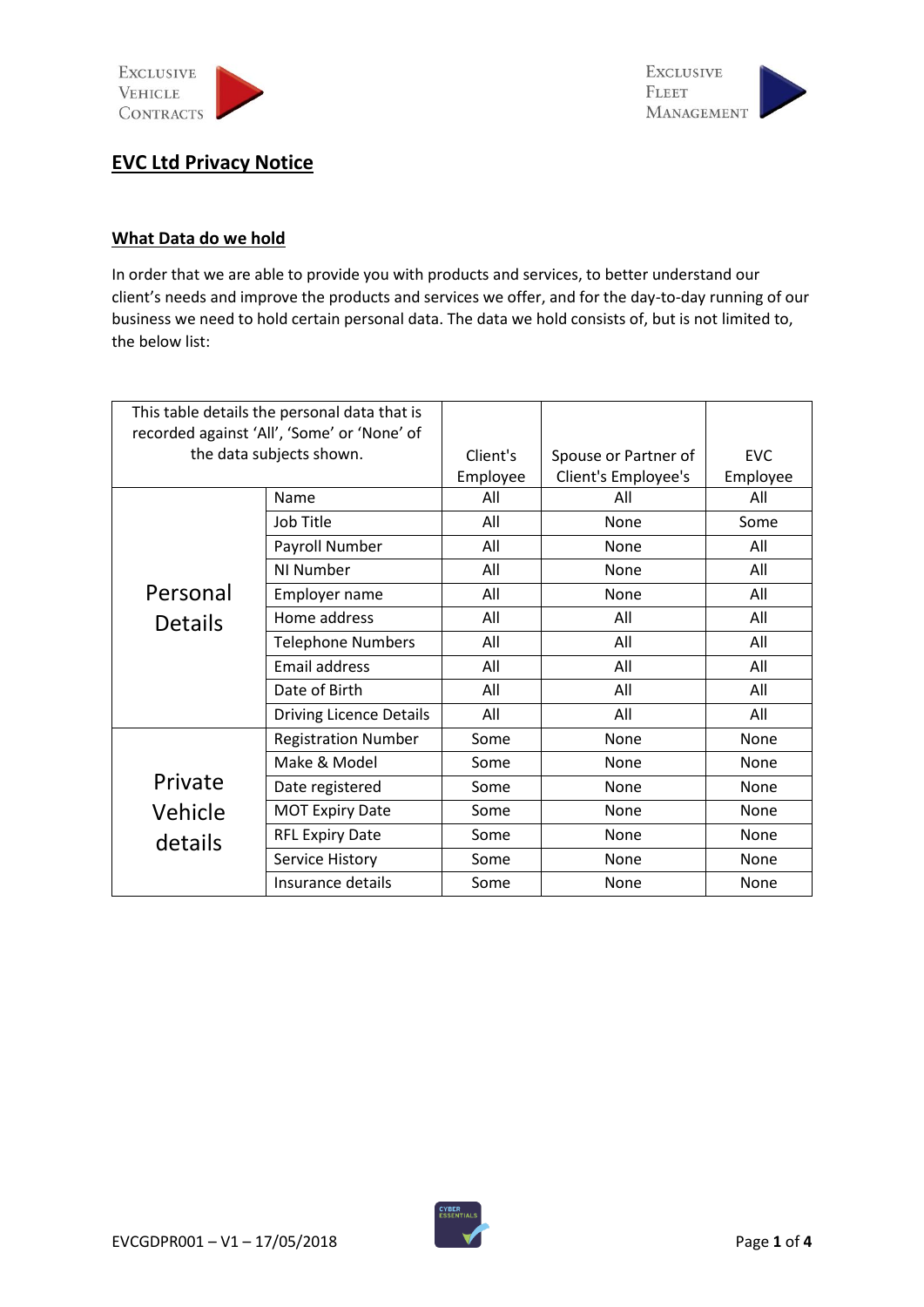



## **Who is the Data that we hold shared with**

In order that we are able to provide you with products and services, we need to share your data with some of our suppliers, and some of your employer's other suppliers. The data we share consists of, but is not limited to, the below list:

| This table details what personal<br>data could be shared with the third<br>parties shown. |                                | <b>EVC Suppliers</b> |            | Clients other suppliers |                  |                  |           |                |            |                  |
|-------------------------------------------------------------------------------------------|--------------------------------|----------------------|------------|-------------------------|------------------|------------------|-----------|----------------|------------|------------------|
|                                                                                           |                                | Licence              | Rental     | Repairers               | Mileage          | Fuel Card        | Lease     | Supplying      | Accident   | <b>Tracking</b>  |
|                                                                                           |                                | Checking             | Partners   |                         | Monitoring       | <b>Suppliers</b> | Companies | <b>Dealers</b> | Management | <b>Suppliers</b> |
|                                                                                           |                                | partners             |            |                         | <b>Suppliers</b> |                  |           |                | Company    |                  |
|                                                                                           | Name                           | Yes                  | Yes        | Yes                     | Yes              | <b>Yes</b>       | Yes       | Yes            | Yes        | Yes              |
|                                                                                           | Job Title                      | No                   | No         | No                      | No               | <b>No</b>        | No        | No             | <b>No</b>  | No               |
|                                                                                           | Payroll Number                 | <b>No</b>            | No         | No                      | Yes              | Yes              | No        | No             | No.        | No               |
|                                                                                           | NI Number                      | No                   | No         | No                      | Yes              | No               | No        | No             | No.        | No               |
| Personal                                                                                  | Employer name                  | Yes                  | Yes        | Yes                     | Yes              | Yes              | Yes       | Yes            | Yes        | Yes              |
| Details                                                                                   | Home address                   | Yes                  | Yes        | Yes                     | Yes              | Yes              | Yes       | Yes            | Yes        | Yes              |
|                                                                                           | <b>Telephone Numbers</b>       | Yes                  | Yes        | Yes                     | Yes              | Yes              | Yes       | Yes            | Yes        | Yes              |
|                                                                                           | <b>Email address</b>           | <b>Yes</b>           | <b>Yes</b> | <b>Yes</b>              | Yes              | Yes              | Yes       | Yes            | <b>Yes</b> | <b>Yes</b>       |
|                                                                                           | Date of Birth                  | Yes                  | No         | No                      | <b>No</b>        | No               | No        | No             | No.        | No               |
|                                                                                           | <b>Driving Licence Details</b> | Yes                  | No         | No                      | No               | No               | <b>No</b> | <b>No</b>      | No         | <b>No</b>        |
| Private<br>Vehicle<br>details                                                             | <b>Registration Number</b>     | No                   | No         | No                      | Yes              | Yes              | No        | <b>No</b>      | No         | <b>No</b>        |
|                                                                                           | Make & Model                   | No                   | No         | No                      | Yes              | No               | No        | No             | No         | No               |
|                                                                                           | Date registered                | No                   | No         | No                      | No               | No               | No        | No             | No         | No               |
|                                                                                           | <b>MOT Expiry Date</b>         | No                   | No         | <b>No</b>               | No               | <b>No</b>        | <b>No</b> | <b>No</b>      | No         | <b>No</b>        |
|                                                                                           | <b>RFL Expiry Date</b>         | <b>No</b>            | No         | No                      | No               | No               | <b>No</b> | <b>No</b>      | No         | <b>No</b>        |
|                                                                                           | Service History                | No                   | No         | No                      | No               | No               | No        | No             | No.        | No               |
|                                                                                           | Insurance details              | No                   | No         | No                      | No               | No               | No        | No             | No         | No               |

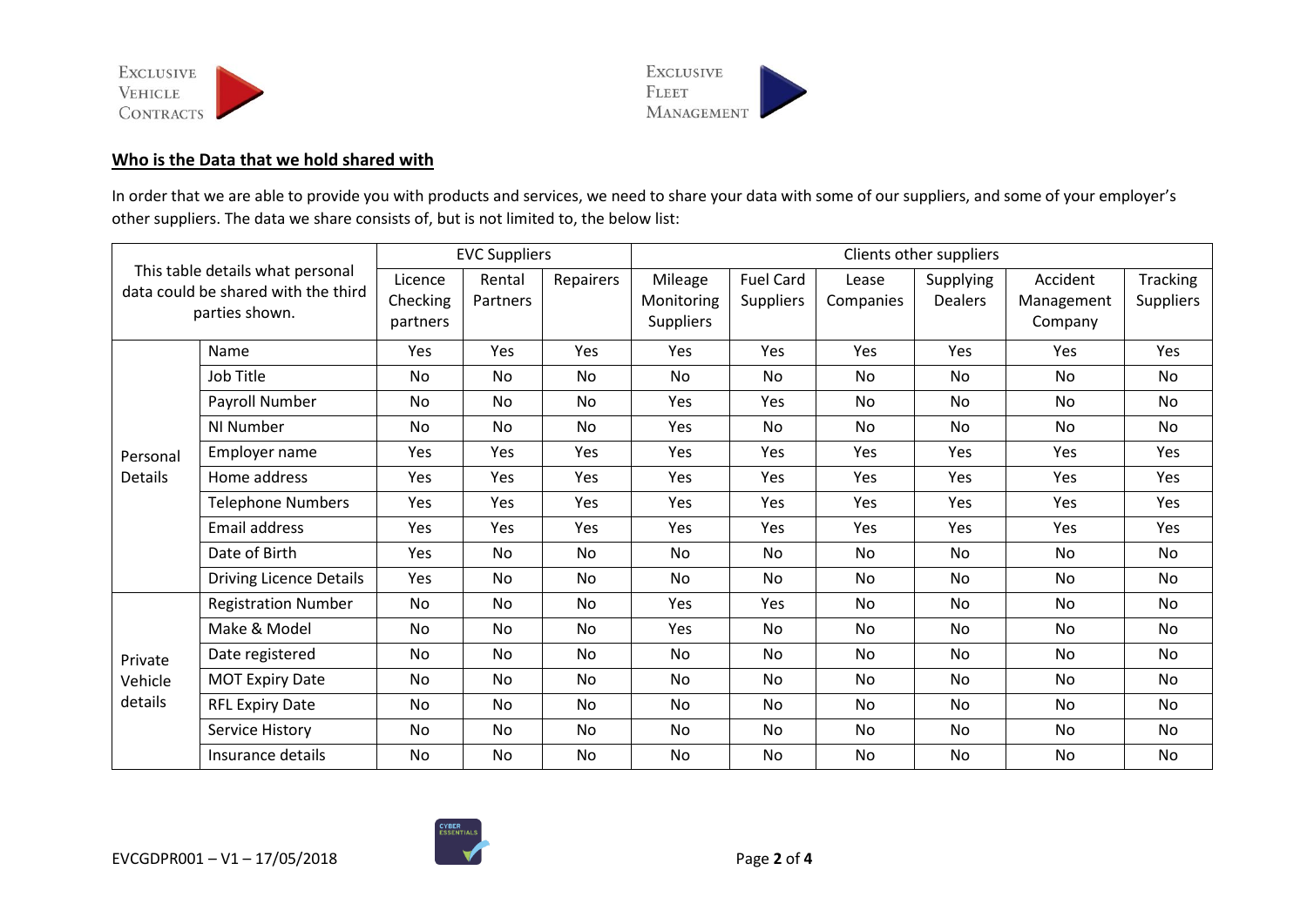



## **Purposes for which data is shared**

| Supplier type                                 | Services supplied                                    | Purposes for which information is used                                                                                                                            | Lawful basis for sharing data |
|-----------------------------------------------|------------------------------------------------------|-------------------------------------------------------------------------------------------------------------------------------------------------------------------|-------------------------------|
| Licence Checking<br>partners                  | <b>Check Driving Licence details</b><br>held by DVLA | Legal requirement on behalf of our clients                                                                                                                        | Consent                       |
| <b>Rental Partners</b>                        | <b>Rental Vehicles</b>                               | To enable rental companies to make contact<br>regarding delivery and / or collection                                                                              | Legitimate Interests          |
| Repairers                                     | <b>Mechanical or Body Repairs</b>                    | To enable repairers to make contact regarding<br>repairs required and/or delivery and<br>collection                                                               | Legitimate Interests          |
| <b>Mileage Monitoring</b><br><b>Suppliers</b> | Monitor Business/Personal<br>mileage                 | Taxation purposes on behalf of our clients                                                                                                                        | Consent                       |
| <b>Fuel Card Suppliers</b>                    | <b>Fuel Card</b>                                     | To enable fuel card supplier to supply fuel<br>card                                                                                                               | Legitimate Interests          |
| Lease Companies                               | Lease Vehicles & Maintenance<br>requirements         | To enable new vehicles to be delivered and to<br>make contact regarding repairs required                                                                          | Legitimate Interests          |
| <b>Supplying Dealers</b>                      | Deliver New Vehicles and<br>Collect old vehicles     | To enable supplying dealers to make contact<br>regarding delivery and / or collection                                                                             | Legitimate Interests          |
| <b>Accident Management</b><br>Company         | Manage claims reported to<br>them                    | To enable the Accident Management<br>Company to discuss claims, and for repairers<br>to make contact regarding repairs required<br>and/or delivery and collection | Legitimate Interests          |
| <b>Tracking Suppliers</b>                     | Install and de-install telematic<br>devices          | To enable supplier to make contact regarding<br>installation and/or removal                                                                                       | Legitimate Interests          |